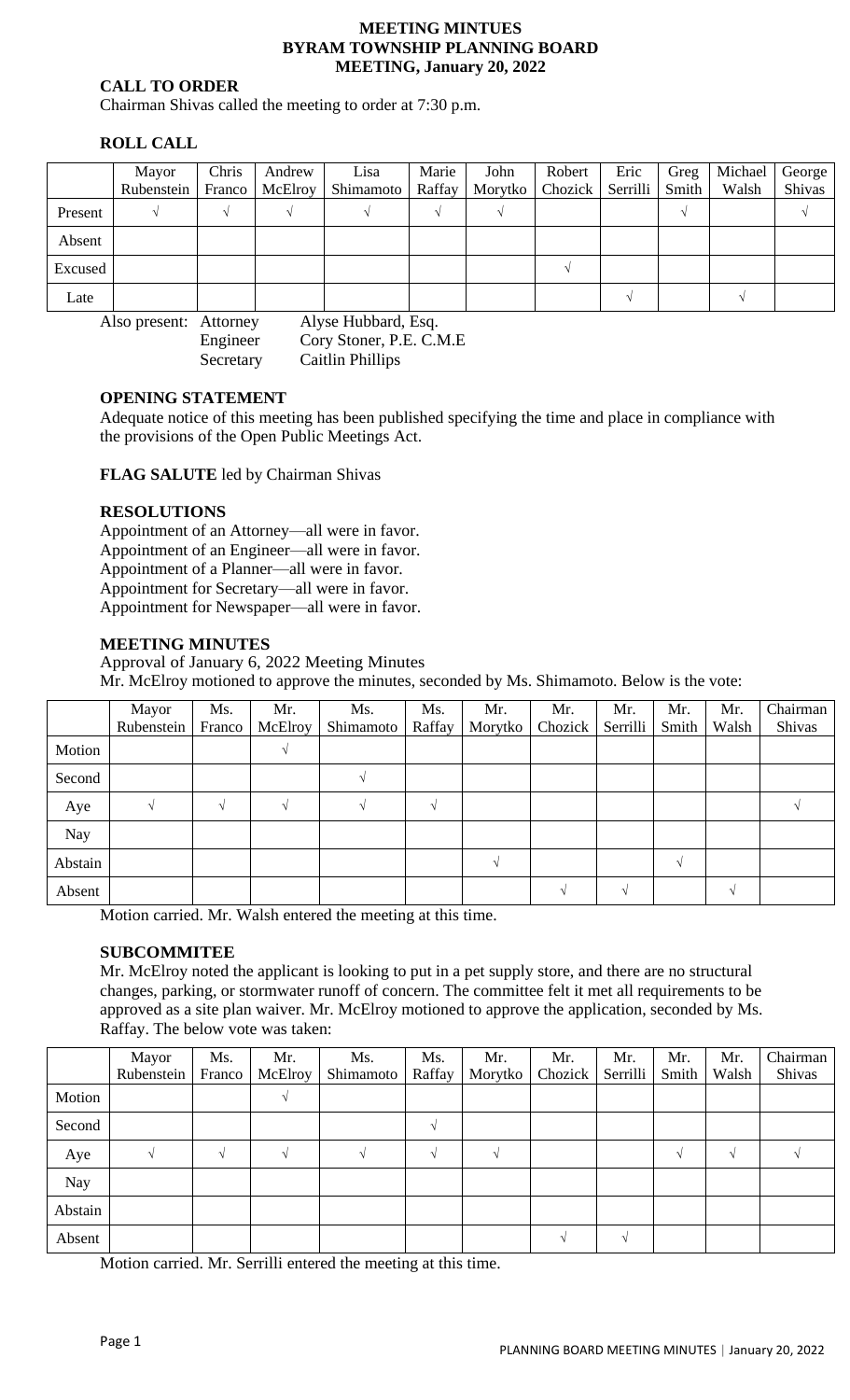### **NEW BUSINESS**

#### SP9-2021 Byram 206 Developers, LLC, 77 NJSH Route 206, Block 34 Lots 14 and 15, VB Zone Amended site plan application.

Chairman Shivas announced this application for Wawa is carried until 02/03/2022.Mr. Walsh motioned to approve the application, seconded by Mr. Morytko. The below vote was taken:

|            | Mayor      | Ms.           | Mr.      | Ms.       | Ms.    | Mr.           | Mr.     | Mr.      | Mr.           | Mr.           | Chairman |
|------------|------------|---------------|----------|-----------|--------|---------------|---------|----------|---------------|---------------|----------|
|            | Rubenstein | Franco        | McElroy  | Shimamoto | Raffay | Morytko       | Chozick | Serrilli | Smith         | Walsh         | Shivas   |
| Motion     |            |               |          |           |        |               |         |          |               | $\sqrt{ }$    |          |
| Second     |            |               |          |           |        | $\mathcal{N}$ |         |          |               |               |          |
| Aye        |            | $\mathcal{N}$ | $\Delta$ |           | $\sim$ | $\mathcal{N}$ |         |          | $\mathcal{N}$ | $\mathcal{N}$ |          |
| <b>Nay</b> |            |               |          |           |        |               |         |          |               |               |          |
| Abstain    |            |               |          |           |        |               |         |          |               |               |          |
| Absent     |            |               |          |           |        |               |         |          |               |               |          |

Motion carried.

# Z20-2021 Stephen Colacurcio, 1 Mansfield Drive, Block 364.01 Lot 1, R-3 Zone

Approval for an existing AC unit in the front yard.

Chairman Shivas announced this application needs to be carried to 02/03 for noticing purposes. Mr. Walsh motioned to approve the application, seconded by Mr. Morytko. The below vote was taken:

|         | Mayor<br>Rubenstein | Ms.<br>Franco | Mr.<br>McElroy | Ms.<br>Shimamoto | Ms.<br>Raffay | Mr.<br>Morytko | Mr.<br>Chozick | Mr.<br>Serrilli | Mr.<br>Smith | Mr.<br>Walsh | Chairman<br>Shivas |
|---------|---------------------|---------------|----------------|------------------|---------------|----------------|----------------|-----------------|--------------|--------------|--------------------|
| Motion  |                     |               |                |                  |               |                |                |                 |              | V            |                    |
| Second  |                     |               |                |                  |               |                |                |                 |              |              |                    |
| Aye     |                     | $\Delta$      |                |                  |               |                |                |                 | $\sqrt{ }$   | $\sqrt{ }$   |                    |
| Nay     |                     |               |                |                  |               |                |                |                 |              |              |                    |
| Abstain |                     |               |                |                  |               |                |                |                 |              |              |                    |
| Absent  |                     |               |                |                  |               |                |                |                 |              |              |                    |

Motion carried.

Z21-2021 HRS Well Drilling Co., Inc., 54 Route 206, Block 365 Lot 2, VC Zone Approval for a Certificate of a Pre-Existing, Non-Conforming Use.

Richard Valenti of Morris, Downing & Sherred appeared along with Harry Robert Seybold, sworn in as the principal owner of the company, address 54 Route 206. Mr. Valenti stated there is a right to continue the use on the property after a zoning change. They are requesting a certification of that right for this business. The property has continuously been used as an office space and storage of vehicles, equipment, supplies, and machinery, for use off-site. They don't manufacture or sell anything there. Mr. Seybold bought the business in 1995, and in 1999 gained approval from the Board as a conditional use for an addition to the office. Mr. Seybold is looking to retire and use the sale to help him; the certification from the Board would help in such a sale. The uses that are permitted are what's similar to the use now. Previously it was used for storage of vehicles, and later for cheese storage.

Ms. Hubbard noted this is a fact-based application rather than a variance, so they have the burden of proof to show the use existed prior to the zone. Mr. Seybold bought the property from a Mr. McConnell after being given a year to consider the acquisition. Mr. McConnell was doing bedrock and environmental work; in 1995 Mr. Seybold moved his own operation to this business. The Board granted permission for temporary offices to help the business transition. He received site plan approval and approval for the addition in 1999 from the Board. Mr. Valenti went through this resolution of approval and emphasized that the proposed structure is needed and permitted in the zone and the use of the property already exists. Mr. Valenti confirmed that the 1999 plans submitted accurately reflect the use of the property at the time, including heavy equipment storage and truck parking, drill tool storage, and existing trailers. In 1997, Mr. Seybold was offered an aerial photo of the property via airplane; Mr. Valenti entered **Exhibit A1** of this photo. He confirmed this photo accurately reflects the use of the property, and that the use has been continuous and un-interrupted as an office building and storage of machinery, equipment, supplies and vehicles.

Page 2 PLANNING BOARD MEETING MINUTES | January 20, 2022 Mr. Seybold has considered marketing the property. About 10 years ago, he was contacted by a company, but they were acquired. Since then he's looked for opportunities, such as selling to key employees through an ESOP and perpetuate the business. He's spoken to drilling contractors who have expressed an interest, along with a landscaper and a developer. He needs a resolution from the Board to help with any contracts, to clearly state the uses. He has not intended to abandon the use of the property, and considered part-time consulting to help with engineering and management, and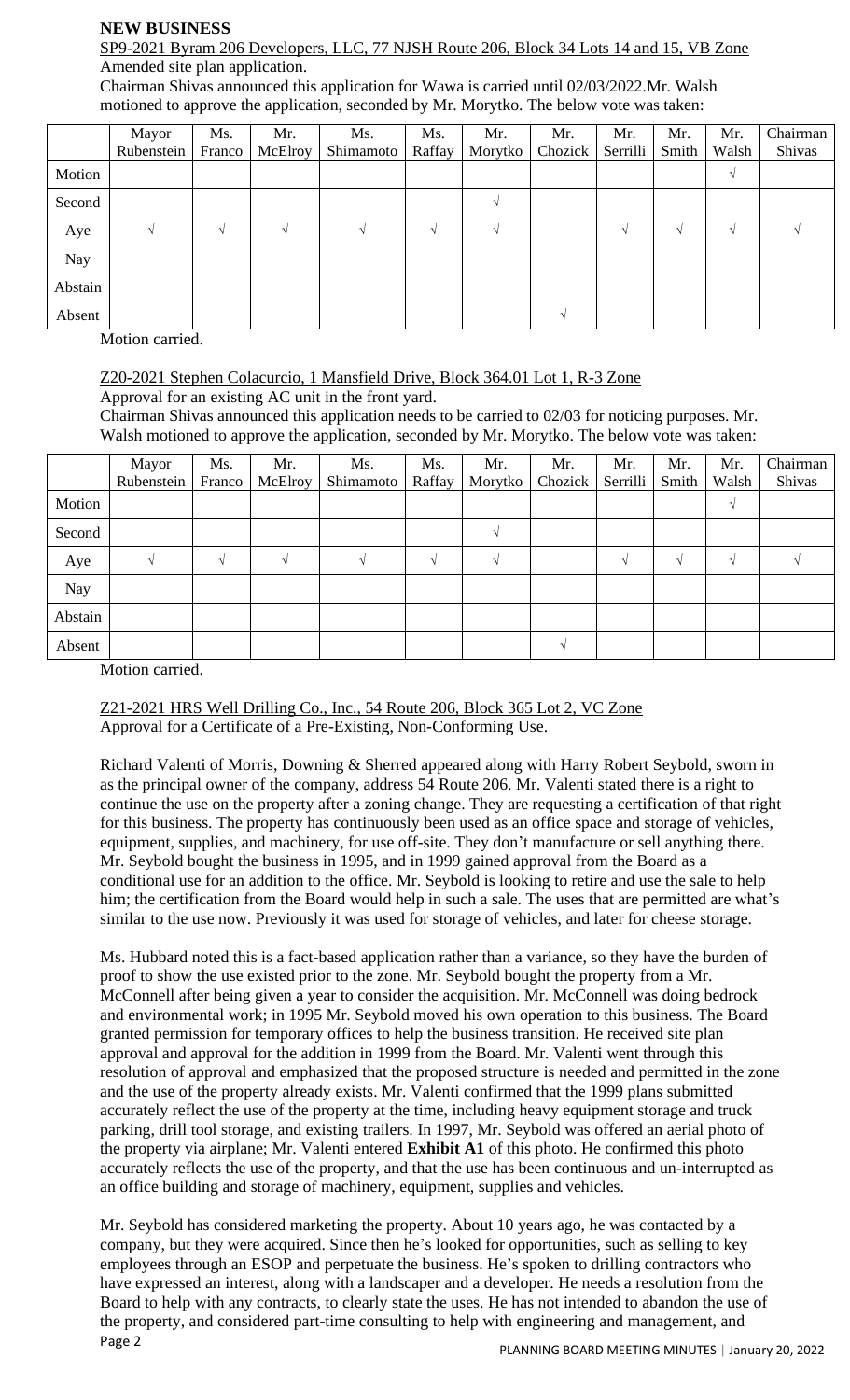introduce the buyer to their clientele. Mr. McElroy confirmed all the storage is part of the current business. They have allowed some people to park cars but not for long and not for revenue. The storage is tied to the office building.

Chairman Shivas opened to the public, and no one spoke so Chairman Shivas closed to the public.

Ms. Hubbard confirmed the zoning changed in January of 2004 to the VC district. Mr. McElroy asked Ms. Hubbard about the use and the company, and if the approval of the use ties to the type of storage. She said the resolution should be drafted to reflect that the office use is permitted similar to the office use now, with related outdoor storage for off-site work. Mr. Valenti noted an example would be a landscaper, using it as his office and storage of his landscaping equipment, but no use of it on site. Mayor Rubenstein said the outdoor storage must be coincidental with the operation of the office business. Ms. Raffay asked if this inhibits the integrity of the VC zone. Ms. Hubbard noted that section 68 provides that because they've existed, they have the right to continue to exist.

Mr. Walsh motioned to authorize Ms. Hubbard to draft a certificate memorializing the pre-existing non-conforming use of the property, seconded by Mayor Rubenstein. The below vote was taken:

|         | Mayor<br>Rubenstein | Ms.<br>Franco | Mr.<br>McElroy | Ms.<br>Shimamoto | Ms.<br>Raffay | Mr.<br>Morytko | Mr.<br>Chozick | Mr.<br>Serrilli | Mr.<br>Smith | Mr.<br>Walsh | Chairman<br>Shivas |
|---------|---------------------|---------------|----------------|------------------|---------------|----------------|----------------|-----------------|--------------|--------------|--------------------|
| Motion  |                     |               |                |                  |               |                |                |                 |              | V            |                    |
| Second  |                     |               |                |                  |               |                |                |                 |              |              |                    |
| Aye     |                     |               |                |                  |               |                |                |                 | $\Delta$     | ٦I           |                    |
| Nay     |                     |               |                |                  |               |                |                |                 |              |              |                    |
| Abstain |                     |               |                |                  |               |                |                |                 |              |              |                    |
| Absent  |                     |               |                |                  |               |                |                |                 |              |              |                    |

Motion carried.

SP2-2021 Matthew Akerman, 34 Route 206, Block 40 Lot 15, VB Zone Variances for outdoor storage, conducting wood sales, and using land for a non-permitted use.

Mayor Rubenstein and Ms. Franco stepped down from the hearing of this application, and Mr. Smith recused himself. Matthew Akerman of 34 Route 206 was sworn in, along with Mr. Daniel Benkendorf of Askin and Hooker. Mr. Benkendorf noted the property currently operates as a preexisting non-conforming, single-family dwelling. They are requesting a D1 use variance, site plan waiver, and bulk variances. He said around six years ago Mr. Akerman found himself with an excess of firewood he uses to help heat his home. He recognized a local need for firewood; the business is typically seasonal, with more in the winter. When business is at its peak, there are two loads of logs per month delivered on one side of the driveway. The logs are cut, split, and piled on the opposite side of the driveway where they're picked up or delivered. The pick-ups occur 2-3 times per week, and they are scheduled one at a time, and no pick-ups are done when he's delivering firewood, which is done 2-3 times per week. Deliveries are done in Mr. Akerman's pick-up truck, which holds a halfcord of firewood. The applicant is amenable to limiting chainsaw usage and pick-up times, loading times, and any buffering and plantings if needed. Mr. Benkendorf confirmed with Mr. Akerman that everything stated is accurate. Mr. Akerman added the majority of customers are local, and deliveries are within 10 minutes of his home. Ms. Hubbard asked how he found his customers; he noted originally he advertised the wood on Craiglist, but now everyone is a repeat customer and there's no advertising on site. The wood is sourced from Sussex County, from Alonso at All Access Tree Service, who get their logs from their own cutting. They're not sourcing wood for Mr. Akerman.

Ms. Raffay asked the size of the vehicles coming to his property. Mr. Akerman said 80% are pick-up trucks, and most of those have 6ft beds. Rarely, a mason dump will come to fill up, or a small trailer. The log trucks come twice a month with a large dump truck and drive in and make a U-turn. These trucks can hold about 20 fifteen-foot logs. Ms. Hubbard confirmed the height of winter for Mr. Akerman is September through March; in the summer he gets one delivery every two months. Mr. Walsh asked what equipment is used to offload and load the wood; Mr. Akerman said none—he has a small tractor that doesn't run, so everything is by hand. The logs are dumped from a bed and are cut right there with a chainsaw, and thrown into the pile across the driveway. Mr. Walsh confirmed the mason dump is loaded by hand. Ms. Raffay asked about trailers; Mr. Akerman said those are small. Mr. Benkendorf confirmed only one vehicle at a time comes to pick wood up. Mr. Walsh noted that the pick-up trucks take about a half a cord, and a mason dump would take more. He asked if the mason dumps have trailers; Mr. Akerman said no, no one buys in that quantity. Ms. Hubbard confirmed none of the trees growing on the property are cut down.

Page 3 Ms. Raffay asked what happens when the company comes in with a larger trunked tree; Mr. Akerman said that rarely happens because he can't handle that, but it goes behind the split logs. Mr.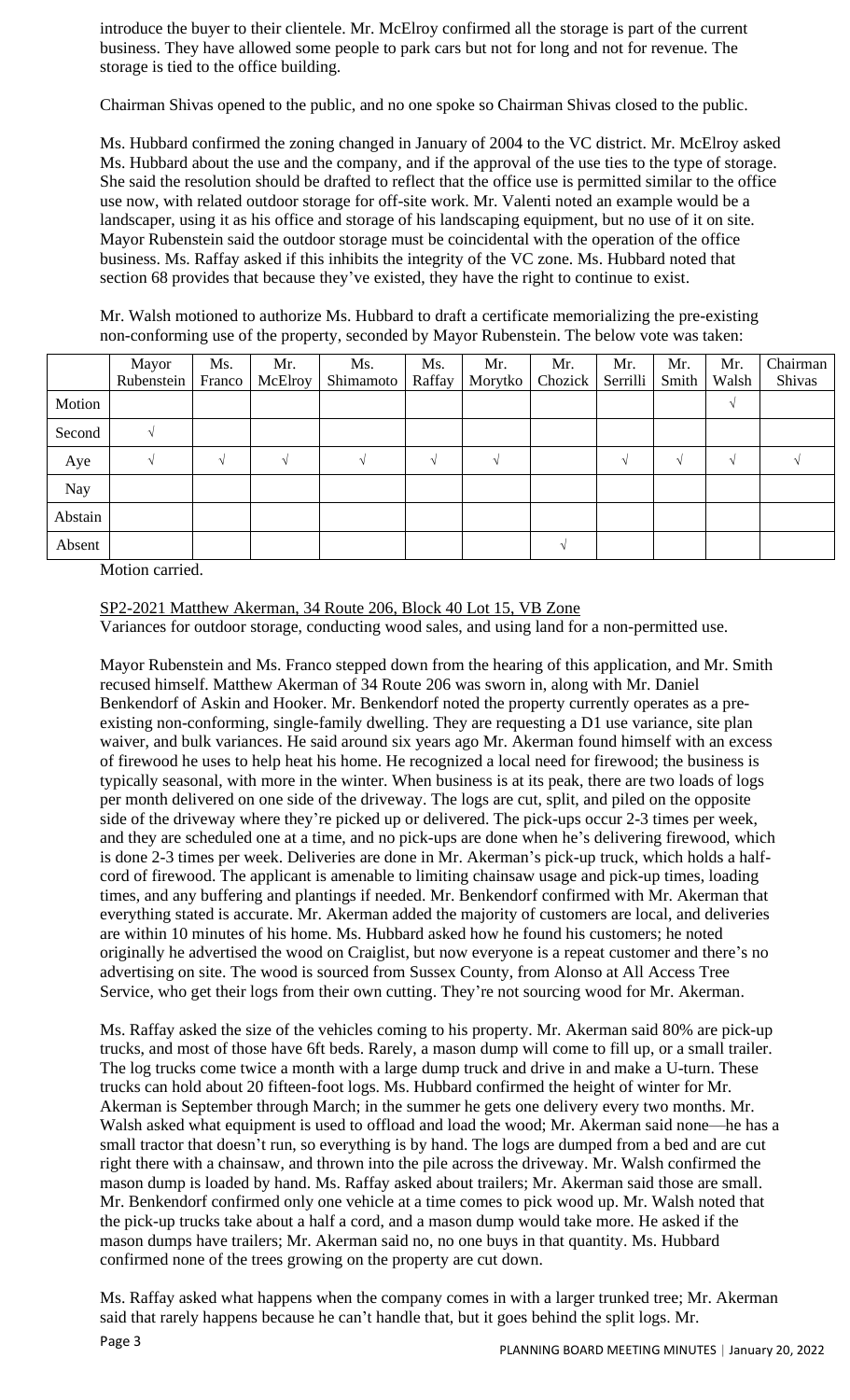Benkendorf confirmed with Mr. Akerman he'd stipulate to no crane trucks dropping off logs. Mr. Walsh asked if the driveway is passable when the dump trucks are there; Mr. Akerman said yes. Mr. Akerman noted that the logs are dumped on the side of the driveway. Ms. Hubbard asked how long it takes to pick up 15-20 logs; i.e. how many pick-ups over what timeframe. Mr. Akerman said about 15 pick-up trucks over one delivery of logs. Mr. Stoner noted the stonework currently was not there a few months ago when Mr. Stoner inspected. He confirmed there will be no logs on the south of the driveway, all of it will be on the north. The pile of unsplit logs is now around 20 feet long and he's looking to shrink that and move everything to the left/north of the driveway. The split wood area is around 87 x 22 in size. Mr. Stoner asked how he'd define that new area to keep everything contained. Mr. Akerman said he's ok with what the Board dictates. Mr. Morytko confirmed this started around 2015 and it's gotten larger since then.

Chairman Shivas opened to the public, and no one spoke so Chairman Shivas closed to the public.

Mr. Mark Gimigliano of 21 Bowling Green Parkway in Lake Hopatcong was sworn in. He's a professional engineer licensed in NJ since 2008, and works as an environmental scientist as well, writing environmental impact statements. He's presented in front of Boards in Andover, Roxbury, Frankfort, and Wantage and his license is in good standing. He discussed the map of the property and two aerial images of the property, **exhibit A1**. Mr. Akerman shows how people navigate the driveway, coming north on Route 206 and turning right into the driveway and making a U-turn. The right side is the unsplit log pile, and is 20 ft wide and 23 feet deep. The area has been updated with filter fabric and ¾ inch stone. The split log pile will be reduced and the unsplit logs will be moved over to that pile. The left-hand pile is 87 feet long and 22 feet deep. Mr. Walsh confirmed nothing will be on the right, and the entire wood area will be 87x22; Mr. Akerman is okay delineating the area.

Ms. Shimamoto discussed the history of the property. Her main issue is the outdoor storage, and it being in the front yard. She noted that when he came to the Board a few years ago, it was also for the firewood. Mr. Akerman said that application was for a shed in the front yard; the Board brought up the firewood at that time, but his application was never for the firewood. Chairman Shivas said there was a fence with a height issue, a shed, and a deck going to the pool. At that time, there was a public comment about the firewood. Ms. Shimamoto said when the firewood was brought up, they were told it was for personal use, and no business was taking place. She also noted Mr. Akerman told them he gives firewood to friends and neighbors, but doesn't sell it. Mr. McElroy noted the resolution for that meeting was November 5, 2019 and discussed the firewood. Ms. Shimamoto remarked that since he told them at that time that there was no business, and has confirmed at this meeting that sales began in 2015-2016, that the information at the 2019 meeting was not true. Mr. Akerman said he was selling at a small scale, and that at the time of the meeting he told them that if someone stopped in and asked if he sold firewood, he'd offer to fill up their truck. He ad on Craigslist was after that, and was listed for about a year.

Mr. Gimigliano went over his EIS, including the impact on Lubber's Run. There are wetlands in the area, and the wood is located in the transition area. There's no changes in grade or stormwater runoff, so this would likely be a permit by rule or not regulated by the DEP, so he recommends sending a review to the DEP and seeing if a permit is needed. He recommends silt fence be installed around the wood piles. There is potential for erosion, so the fence will protect the stream and define the limits of the area. Mr. Benkendorf asked about the site plan waiver; Mr. Gimigliano said there's no additional parking or substantial changes, so he thinks this is why a waiver is appropriate. He also noted that with other commercial businesses, more parking would be needed, increasing the impervious coverage. He affirmed that the turnaround area is sufficient for vehicles, and no one has to back in or out. Mr. Gimigliano said any other commercial use that requires additional parking would likely have a larger impact on the stream.

Chairman Shivas asked about Exhibit A1, confirming those are the current conditions. Mr. Akerman said the split logs will be reduced by 25%, and the other 25% of the area on the north/left would be the unsplit logs. Ms. Raffay asked if he can run the business with this reduction in size. Mr. Akerman said at around 75% capacity, yes. As of now, the unsplit logs are a quarter of what is depicted in the photo presented. Chairman Shivas said he doesn't see any plans for the proposed changes. They've seen the past and what's current, but need the goal to be mapped out. The Board needs the dimensions and the position of the wood storage. He confirmed the end numbers will be 87 x 22, and it'll be 105 feet from the road as it is now. Mr. Stoner confirmed the area will be enclosed with a silt fence, and a cleaned up copy of the plans will be submitted. Mr. Walsh said the plans are not consistent with the violation issued, or the photos from 2020, or the submitted plans; he wants the end goal laid out with the delineations, distances, etc. Chairman Shivas said he'd also like to see how the silt fence will be laid out. Mr. McElroy asked why the logs can't be in the back area, since it would hide them more and help with circulation. Mr. Akerman said if that's better for the Board then he's ok doing that. Chairman Shivas agreed saying a large issue is that the storage is in the front yard. If it was further back it may be a larger distance from Lubbers Run. Mr. McElroy said this can be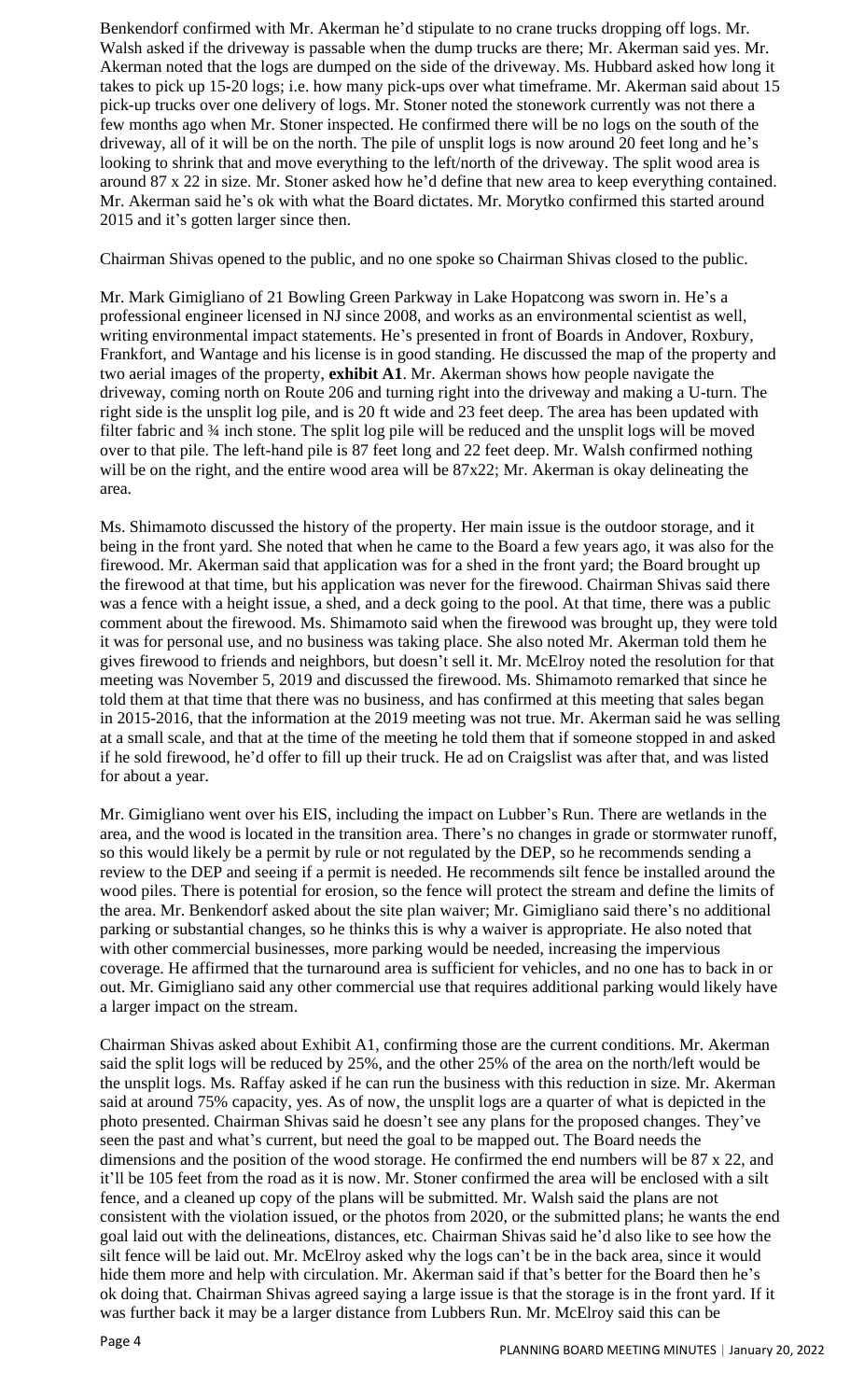reflected in the updated plans. Ms. Hubbard confirmed the driveway is rectangular at the top.

Mr. Morytko expressed concern about the floodplain area, and how to better show that the wood is in a safe area. He noted he needs to see everything clearly marked to make sure, and asked the impact if it was in the floodplain. Mr. Gimigliano said he'd recommend this be moved if it posed any issues. Mr. Stoner said they'd have a permit by rule for the flood hazard consideration, and doubts they're in the floodplain, but noted they're in the wetland buffer. They'd need to submit documentation to the DEP to determine if they need any further work. Mr. Stoner noted there was natural vegetation in the area that the wood is in. The work already done with a landscaper was in already-disturbed land. He's most concerned about the north side of the driveway and along the wood-line, and if there's any fill dropped off. Mr. Akerman said that was a pile from what was excavated, spread on site on the north side of the driveway, and re-seeded. Ms. Hubbard asked if moving the operation back would require getting rid of trees. Mr. Akerman said that area is leaves; there's no trees or brush. Ms. Raffay said on the aerial it looks like there are; Chairman Shivas said he could cut down a few trees to make room and plant some in the old area. Mr. Benkendorf confirmed Mr. Akerman is ok moving the pile to the back of the driveway where the turnaround is, and if any trees are removed, they will be replaced in the old area. Mr. McElroy said he's not comfortable approving this until there are updated drawings.

Ms. Shimamoto asked Mr. Stoner about parking since it now has a business use. Since Mr. Akerman stipulated no one parks there, she's not sure it's needed. Mr. Stoner said this goes along with the waiver request. Ms. Shimamoto noted that if the use changes it may update the need for parking; Mr. Stoner said they may be able to stipulate requirements in the resolution. Chairman Shivas said this is an outside operation, so there's no building required, and therefore no parking required. Ms. Hubbard noted parking falls within zoning, so it may be a variance since there's no building. Mr. Walsh noted that each property has a parking calculation. Mr. Benkendorf noted their Planner can address this.

Chairman Shivas opened to the public. Bill Barrett of 7 Brookwood Road noted that the "undeveloped" woodlands towards the back of the property are not actually undeveloped, but Green Acres preserved property with Lubbers Run Trail. He lives nearby and is concerned about lighting for any night work, and noise from vehicles, machines, or alarms. Ms. Hubbard confirmed no additional lighting is proposed. Chairman Shivas said there's two trucks a month that may have backup noises. Mr. McElroy said it'd be good to explore the hours of operation. Mr. Walsh asked Mr. Barrett if he has an issue with the current operations; Mr. Barrett said no. Mr. Akerman noted he has a full time job, so on weekdays the hours of operation are around 3pm-6pm, never anything in the dark. On the weekends it's typically 10am-6pm; he noted he's not out there all day, more like an hour or two. In the winter it's around 3-5:30pm and weekends 10am-5:30pm. Mr. Benkendorf confirmed the hours of operation for the whole year during the weekdays will be 3pm-7pm, light permitting. On weekends, all year the hours are 10-7pm, light permitting. Mr. Walsh confirmed this is a window of time the work is done, not that the work is going on the entire span. Mr. Barrett noted that he lives close by and doesn't hear anything. Chairman Shivas closed to the public.

Ms. Jessica Caldwell of 145 Spring Street in Newton, the Planner for the applicant, was sworn in. She is licensed in New Jersey and has practiced planning for 22 years, and testified at over 200 Board, including Byram, Stanhope, Netcong, Roxbury, and Rockaway, and her license is in good standing. Ms. Caldwell noted the site is surrounded on two sides by preserved open space, which she believes is a good buffer for the use. It would be difficult to develop the property in any other way because of the buffering and impervious surfaces. Ms. Caldwell said the parking requirements are tied to the use, so bulk standards aren't applicable. If the Board determines there are parking needs, that can be a condition of approval. She noted this site promotes economic development in a way that's suitable to the area. She reviewed Medici case law, noting the site is larger than the minimum required, so there's adequate space and is wooded for buffering. The deliveries are coming through Route 206, so they're not disturbing residential areas. The proposed use is similar to business in the area, i.e., the garden center with outdoor storage and sales of natural products. People rely on firewood for heat, and this is a local, recycled source, so Ms. Caldwell argued this is a positive element. She also discussed negative criteria; no additional development is proposed and the work is set back on the property, and they've had neighbor testimony that there's no noise issue. Chairman Shivas asked her to review the parking. Ms. Caldwell said the parking would be similar to a bulk standard, since the use isn't permitted in the zone, so there's no standard identified in the ordinance. Ergo, the standard is what's proposed and what makes sense to the Board. She noted based on the proposal and testimony, parking doesn't seem suitable. Chairman Shivas added the applicant only handles one customer at a time, so there's no need for backup parking. As long as he follows the criteria provided, he doesn't think parking should be required. Mr. Walsh confirmed Mr. Akerman doesn't currently or plan to have employees. Ms. Hubbard noted they should look into if there's a minimum parking requirement for the area, to see if that classifies as a variance. It can be noted that there's no requirement, and no need for parking.

Ms. Raffay discussed Ms. Caldwell's notes about the positive criteria. Just because this use may be better than other intensified uses doesn't mean the use is inherently beneficial. Ms. Caldwell said it's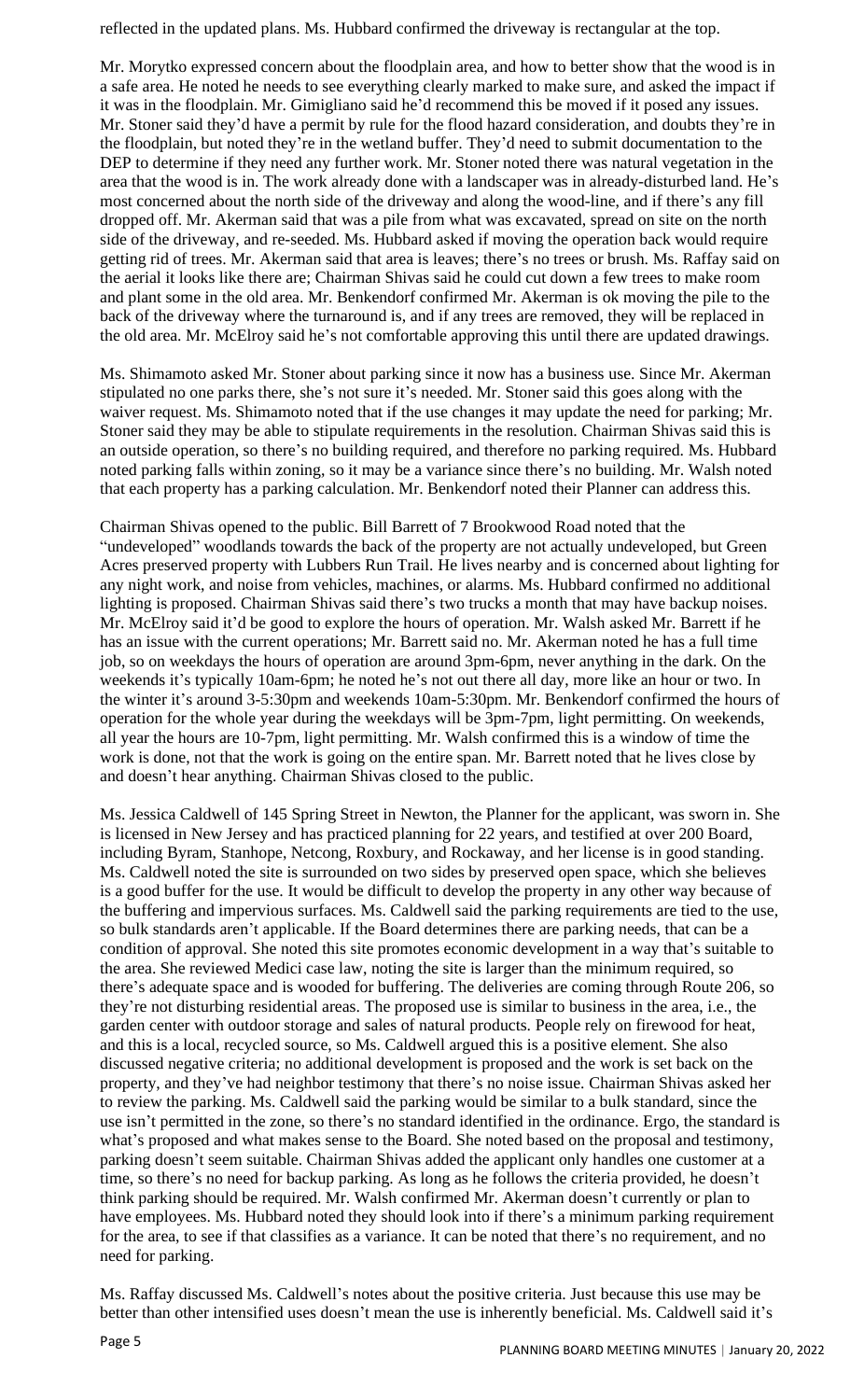not identified as inherently beneficial—if it's not, then they can argue for a site particularly suited. In that respect, it's buffered, on Route 206, having excess space, and a long driveway, so this is a suited use. Ms. Caldwell argued that the property can't be developed into much else, so promoting some sort of commercial business makes sense for the zone. Ms. Raffay asked about accessibility from a 4-lane highway, and how that factors in, particularly backing into the property. Mr. Akerman said no one backs into the property; the grapple trucks used to back in, but he has stopped using them. Equipment doesn't get delivered, and the only large truck coming in is the dump truck, which turns in. Ms. Hubbard said this can be a condition; Ms. Raffay asked how that's enforced. Chairman Shivas said they can make the resolution how they think is fair, and the enforcement is up to the police or zoning. Ms. Raffay noted that approving a use where this type of access is not feasible is not accounting for these issues. They have the responsibility to find ways to prevent these types of issues. It's a burden of proof for the applicant to show this all can be done in a way that's not detrimental. Mr. Walsh said the part the Board owns is making sure a good circulation plan is in place. That way they can make sure the ingress and egress are laid out the best they can. Ms. Shimamoto noted that Mr. Akerman doesn't always know what kind of car is coming for pick-up, so he doesn't have much control over enforcement if someone backs into his driveway. Mr. McElroy said the burden is on the applicant, however, because he must comply with the resolution, and the enforcement is through the applicant and property. Mr. Akerman said the deliveries and pick ups are scheduled, and if there was an issue with a delivery truck, he'd have to stop dealing with them—he understands the burden is on him.

Ms. Shimamoto laid out what should be updated on the plans including delineating the outdoor storage for the logs, where the splitting takes place, type of materials used for delineation, turning radius for the largest-size vehicle that visits the property, and how their access is possible. Mr. Akerman is not proposing signage. Chairman Shivas added he wants the silt fence delineated. Ms. Shimamoto said the silt fence is flimsy; Mr. Akerman said the silt is for erosion; the other type of fence would be expensive. Mr. Morytko said the fence would be helpful so the zoning officer can determine the borders—it can be shrubs or posts rather than a fence.

Chairman Shivas opened to the public and no one spoke so he closed to the public.

|            | Mayor      | Ms.    | Mr.     | Ms.       | Ms.    | Mr.     | Mr.     | Mr.      | Mr.   | Mr.   | Chairman |
|------------|------------|--------|---------|-----------|--------|---------|---------|----------|-------|-------|----------|
|            | Rubenstein | Franco | McElroy | Shimamoto | Raffay | Morytko | Chozick | Serrilli | Smith | Walsh | Shivas   |
| Motion     |            |        |         |           |        |         |         |          |       |       |          |
| Second     |            |        |         |           |        |         |         |          |       |       |          |
| Aye        |            |        |         |           |        |         |         |          |       |       |          |
| <b>Nay</b> |            |        |         |           |        |         |         |          |       |       |          |
| Abstain    |            |        |         |           |        |         |         |          |       |       |          |
| Absent     |            |        |         |           |        |         |         |          |       |       |          |

Mr. McElroy motioned to move this application to March 3, 2022, without further notice, seconded by Mr. Walsh. The below vote was taken:

Motion carried.

Chairman Shivas requested that the Board keep in mind that they should keep internal discussions to a minimum, so that the audio recordings are more easily heard by residents.

# **REPORTS FROM COMMITTEES**

*Architectural Review Committee*: Mr. Morytko said there's no meeting.

*Building Committee*: Mr. Morytko said there's no meeting.

*Environmental Commission*: Ms. Shimamoto said there's a meeting next week.

*Open Space*: Mr. Morytko said they met to discuss their 2022 goals and consider consultants. *Township Council*: Mayor Rubenstein said there was a discussion for a resolution asking the Board to change the designation of the Cranberry Lake Foot Bridge. Mr. William Collins of Save Our Bridge noted they're looking to get a historic designation for the bridge, which requires a Master Plan amendment. This would allow them to ask the NJDEP for any further work and funding for restoration and preservation, as well as maintenance. Mr. Gleitz, the Planner, is involved with Master Plan work, and they'll discuss this resolution at the next Board meeting. *Zoning Report*: Everyone had a copy.

# **BILLS**

Law Offices of Larry Weiner (6)- \$1,350

A motion to approve the bills was made by Mr. Walsh. The motion was seconded by Mr. Morytko. All were in favor. Motion carried.

# **OPEN TO THE PUBLIC**

Page 6 Chairman Shivas opened to the public, and no one spoke so Chairman Shivas closed to the public.